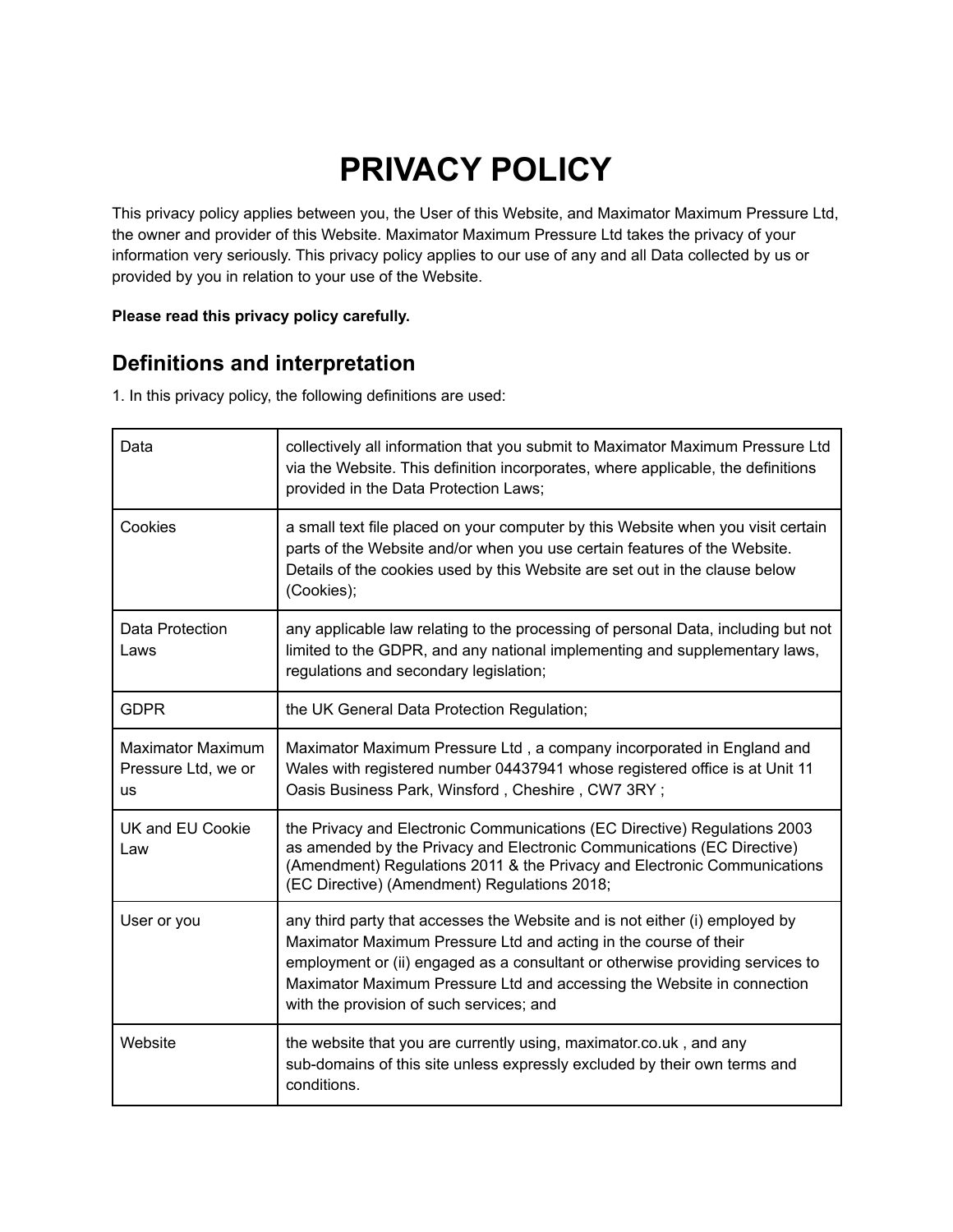- 2. In this privacy policy, unless the context requires a different interpretation:
	- a) the singular includes the plural and vice versa;
	- b) references to sub-clauses, clauses, schedules or appendices are to sub-clauses, clauses, schedules or appendices of this privacy policy;
	- c) a reference to a person includes firms, companies, government entities, trusts and partnerships;
	- d) "including" is understood to mean "including without limitation";
	- e) reference to any statutory provision includes any modification or amendment of it;
	- f) the headings and subheadings do not form part of this privacy policy.

#### **Scope of this privacy policy**

3. This privacy policy applies only to the actions of Maximator Maximum Pressure Ltd and Users with respect to this Website. It does not extend to any websites that can be accessed from this website including, but not limited to, any links we may provide to social media websites.

4. For purposes of the applicable Data Protection Laws, Maximator Maximum Pressure Ltd is the "data controller". This means that Maximator Maximum Pressure Ltd determines the purposes for which, and the manner in which, your Data is processed. How we collect Data

- 5. We collect Data in the following ways:
	- a) data is given to us by you; and
	- b) data is collected automatically.

#### **Data that is given to us by you**

6. Maximator Maximum Pressure Ltd will collect your Data in a number of ways, for example: a. when you contact us through the Website, by telephone, post, e-mail or through any other means;

in each case, in accordance with this privacy policy.

#### **Data that is collected automatically**

7. To the extent that you access the Website, we will collect your Data automatically, for example:

a) we automatically collect some information about your visit to the Website. This information helps us to make improvements to Website

content and navigation, and includes your IP address, the date, times and frequency with which you access the Website and the way you use and interact with its content.

b) we will collect your Data automatically via cookies, in line with the cookie settings on your browser. For more information about

cookies, and how we use them on the Website, see the section below, headed "Cookies"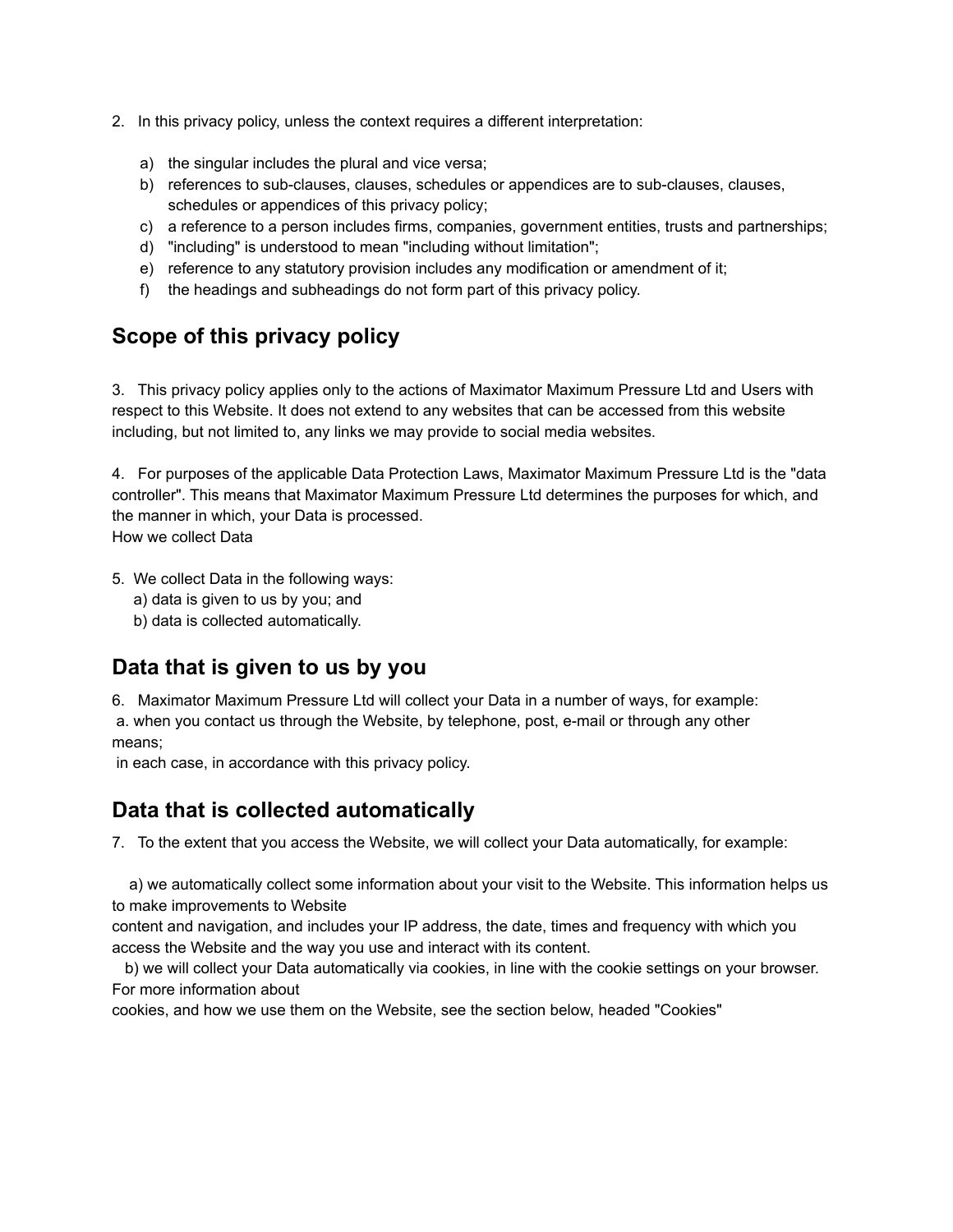#### **Our use of Data**

8. Any or all of the above Data may be required by us from time to time in order to provide you with the best possible service and experience when using our Website. Specifically, Data may be used by us for the following reasons:

a) to provide services to our customers ;

in each case, in accordance with this privacy policy.

9. We may use your Data for the above purposes if we deem it necessary to do so for our legitimate interests. If you are not satisfied with this, you have the right to object in certain circumstances (see the section headed "Your rights" below).

#### **Who we share Data with**

10. We may share your Data with the following groups of people for the following reasons:

a) any of our group companies or affiliates - To handle enquiries passed to us from our web site ;

b) our employees, agents and/or professional advisors - To handle enquiries passed to us from our web site ;

in each case, in accordance with this privacy policy.

#### **Keeping Data secure**

11. We will use technical and organisational measures to safeguard your Data, for example: a)access to your account is controlled by a password and a user name that is unique to you. b) we store your Data on secure servers.

12. Technical and organisational measures include measures to deal with any suspected data breach. If you suspect any misuse or loss or

unauthorised access to your Data, please let us know immediately by contacting us via this e-mail address: sales@maximator.co.uk .

13. If you want detailed information from Get Safe Online on how to protect your information and your computers and devices against fraud,

identity theft, viruses and many other online problems, please visit www.getsafeonline.org. Get Safe Online is supported by HM Government and leading businesses.

# **Data retention**

14. Unless a longer retention period is required or permitted by law, we will only hold your Data on our systems for the period necessary to

fulfil the purposes outlined in this privacy policy or until you request that the Data be deleted. 15. Even if we delete your Data, it may persist on backup or archival media for legal, tax or regulatory purposes.

# **Your rights**

16. You have the following rights in relation to your Data: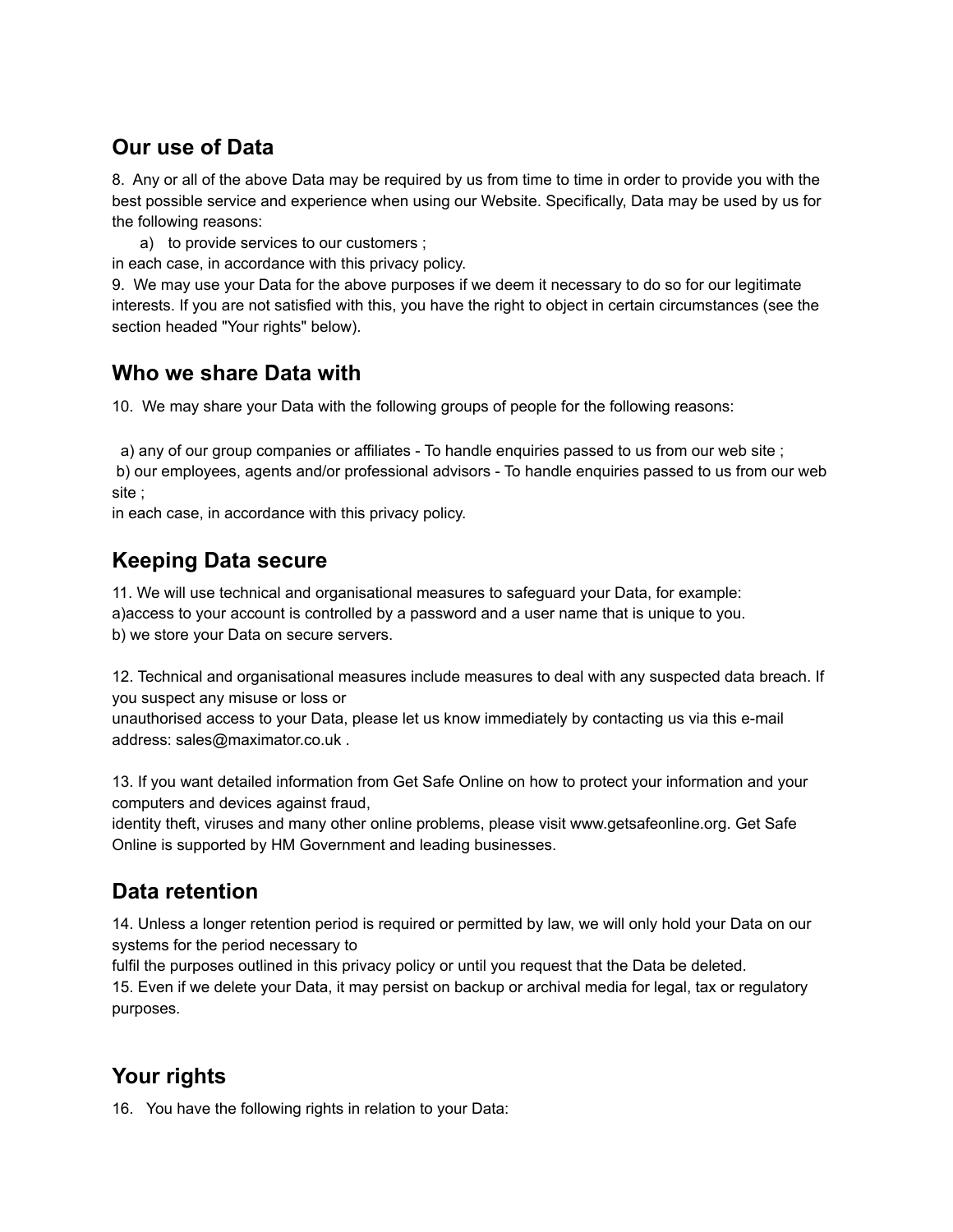a) **Right to access** - the right to request (i) copies of the information we hold about you at any time, or (ii) that we modify, update or delete

such information. If we provide you with access to the information we hold about you, we will not charge you for this, unless your request is "manifestly unfounded or excessive." Where we are legally permitted to do so, we may refuse your request. If we refuse your request, we will tell you the reasons why.

- a) **Right to correct** the right to have your Data rectified if it is inaccurate or incomplete.
- b) **Right to eras**e the right to request that we delete or remove your Data from our systems.
- c) **Right to restrict our use of your Data** the right to "block" us from using your Data or limit the way in which we can use it.
- d) **Right to data portability** the right to request that we move, copy or transfer your Data.

17. To make enquiries, exercise any of your rights set out above, or withdraw your consent to the processing of your Data (where consent is our legal basis for processing your Data), please contact us via this e-mail address: **sales@maximator.co.uk .**

18. If you are not satisfied with the way a complaint you make in relation to your Data is handled by us, you may be able to refer your

complaint to the relevant data protection authority. For the UK, this is the Information Commissioner's Office (ICO). The ICO's contact details can be found on their website at https://ico.org.uk/.

19. It is important that the Data we hold about you is accurate and current. Please keep us informed if your Data changes during the period for

which we hold it.

### **Transfers outside the United Kingdom and European Economic Area**

20. Data which we collect from you may be stored and processed in and transferred to countries outside of the UK and European Economic

Area (EEA). For example, this could occur if our servers are located in a country outside the UK or EEA or one of our service providers is situated in a country outside the UK or EEA. We also share information with our group companies, some of which are located outside the UK or EEA.

21. We will only transfer Data outside the UK or EEA where it is compliant with data protection legislation and the means of transfer provides adequate safeguards in relation to your data, eg by way of data transfer agreement, incorporating the current standard contractual clauses adopted by the European Commission.

22. To ensure that your Data receives an adequate level of protection, we have put in place appropriate safeguards and procedures with the third parties we share your Data with. This ensures your Data is treated by those third parties in a way that is consistent with the Data Protection Laws.

#### **Links to other websites**

23. This Website may, from time to time, provide links to other websites. We have no control over such websites and are not responsible for the content of these websites. This privacy policy does not extend to your use of such websites. You are advised to read the privacy policy or statement of other websites prior to using them.

Changes of business ownership and control

24. Maximator Maximum Pressure Ltd may, from time to time, expand or reduce our business and this may involve the sale and/or the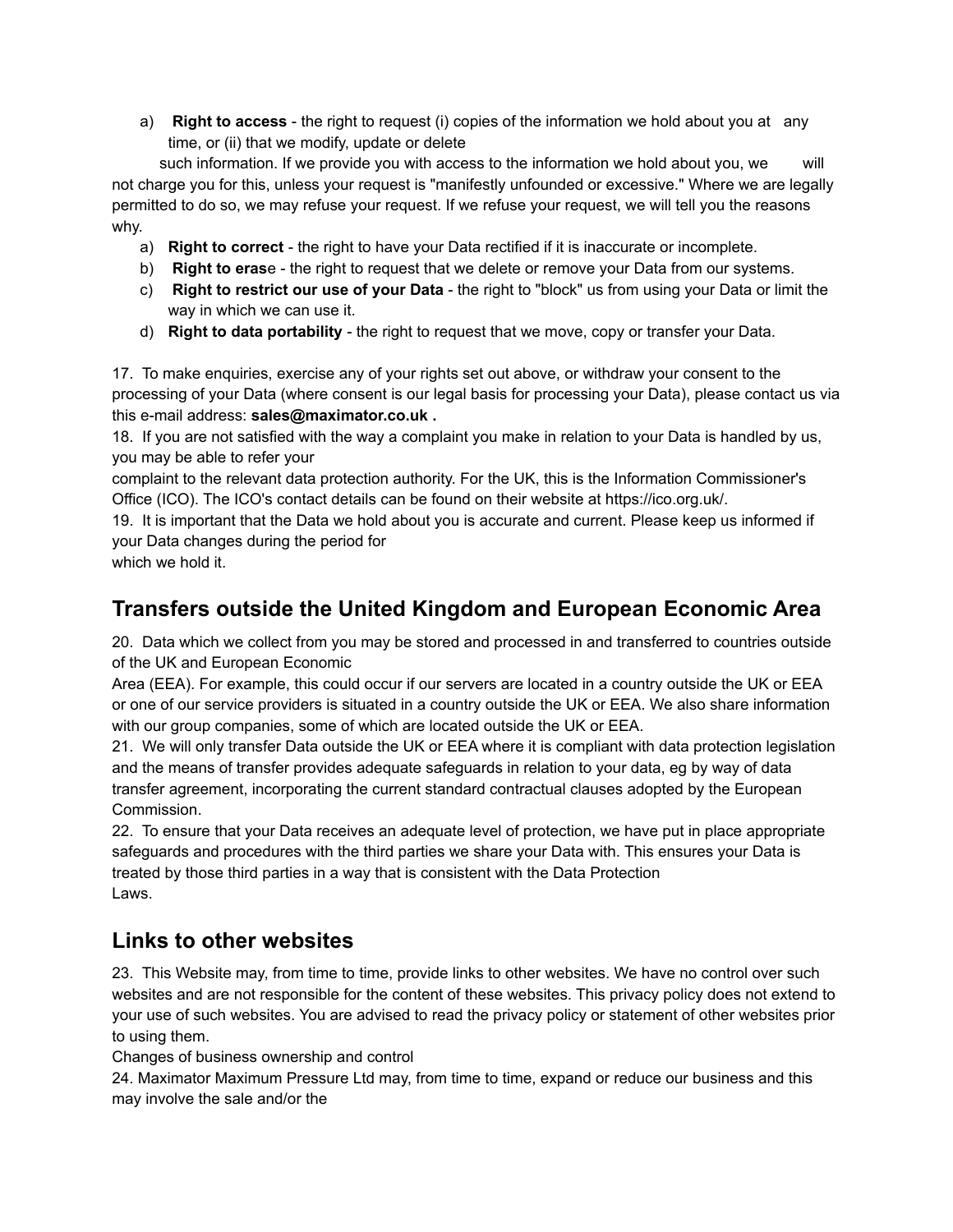transfer of control of all or part of Maximator Maximum Pressure Ltd . Data provided by Users will, where it is relevant to any part of our business so transferred, be transferred along with that part and the new owner or newly controlling party will, under the terms of this privacy

policy, be permitted to use the Data for the purposes for which it was originally supplied to us.

25. We may also disclose Data to a prospective purchaser of our business or any part of it.

26. In the above instances, we will take steps with the aim of ensuring your privacy is protected.

#### **Cookies**

27. This Website may place and access certain Cookies on your computer. Maximator Maximum Pressure Ltd uses Cookies to improve your

experience of using the Website. Maximator Maximum Pressure Ltd has carefully chosen these Cookies and has taken steps to ensure that your privacy is protected and respected at all times.

28. All Cookies used by this Website are used in accordance with current UK and EU Cookie Law.

29. Before the Website places Cookies on your computer, you will be presented with a message bar requesting your consent to set those

Cookies. By giving your consent to the placing of Cookies, you are enabling Maximator Maximum Pressure Ltd to provide a better experience and service to you. You may, if you wish, deny consent to the placing of Cookies; however certain features of the Website may not function fully or as intended. 30. This Website may place the following Cookies:

| <b>Type of Cookie</b>          | Purpose                                                                                                                                                                                                                                                                                                        |
|--------------------------------|----------------------------------------------------------------------------------------------------------------------------------------------------------------------------------------------------------------------------------------------------------------------------------------------------------------|
| Strictly necessary cookies     | These are cookies that are required for the<br>operation of our website. They include, for<br>example, cookies that enable you to log into<br>secure areas of our website, use a shopping cart<br>or make use of e billing services.                                                                           |
| Analytical performance cookies | They allow us to recognise and count the number<br>of visitors and to see how visitors move around<br>our website when they are using it. This helps us<br>to improve the way our website works, for<br>example, by ensuring that users are finding what<br>they are looking for easily.                       |
| Functionality cookies          | These are used to recognise you when you return<br>to our website. This enables us to personalise our<br>content for you, greet you by name and remember<br>your preferences (for example, your choice of<br>language or region). By using the Website, you<br>agree to our placement of functionality cookie. |

31. You can find a list of Cookies that we use in the Cookies Schedule.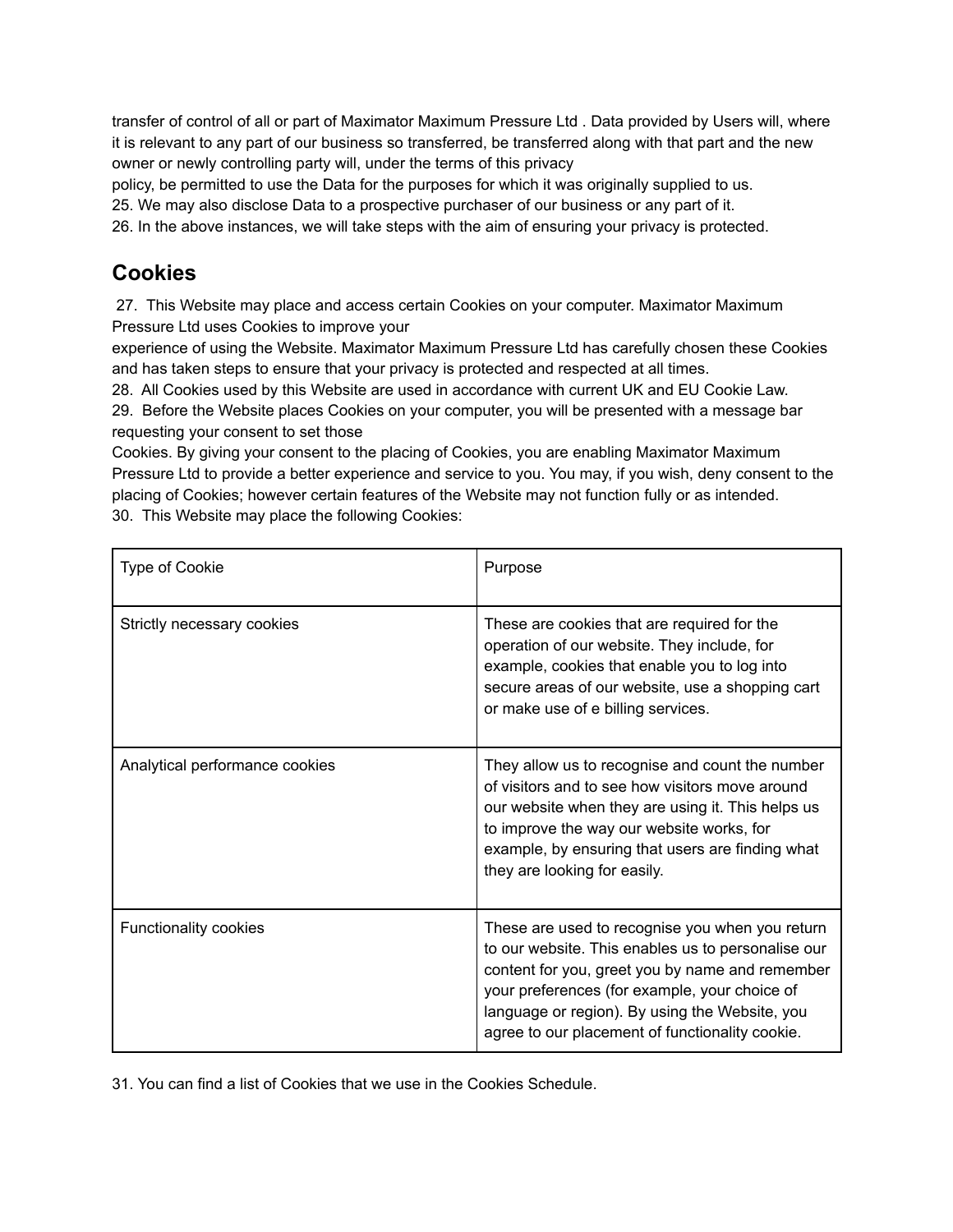32. You can choose to enable or disable Cookies in your internet browser. By default, most internet browsers accept Cookies but this can be changed. For further details, please see the help menu in your internet browser. You can switch off Cookies at any time, however, you may lose any information that enables you to access the Website more quickly and efficiently.

33. You can choose to delete Cookies at any time; however, you may lose any information that enables you to access the Website more quickly and efficiently including, but not limited to, personalisation settings.

34. It is recommended that you ensure that your internet browser is up-to-date and that you consult the help and guidance provided by the

developer of your internet browser if you are unsure about adjusting your privacy settings.

35. For more information generally on cookies, including how to disable them, please refer to aboutcookies.org. You will also find details on how to delete cookies from your computer.

#### **General**

36. You may not transfer any of your rights under this privacy policy to any other person. We may transfer our rights under this privacy policy

where we reasonably believe your rights will not be affected.

37. If any court or competent authority finds that any provision of this privacy policy (or part of any provision) is invalid, illegal or unenforceable, that provision or part-provision will, to the extent required, be deemed to be deleted, and the validity and enforceability of the other provisions of this privacy policy will not be affected.

38. Unless otherwise agreed, no delay, act or omission by a party in exercising any right or remedy will be deemed a waiver of that, or any

other, right or remedy.

39. This Agreement will be governed by and interpreted according to the law of England and Wales. All disputes arising under the Agreement will be subject to the exclusive jurisdiction of the English and Welsh courts.

# **Changes to this privacy policy**

40. Maximator Maximum Pressure Ltd reserves the right to change this privacy policy as we may deem necessary from time to time or as may be required by law. Any changes will be immediately posted on the Website and you are deemed to have accepted the terms of the privacy policy on your first use of the Website following the alterations.

You may contact Maximator Maximum Pressure Ltd by email at sales@maximator.co.uk .

#### **Attribution**

41. This privacy policy was created using a document from Rocket Lawyer (https://www.rocketlawyer.com/gb/en).

This privacy policy was created on **01 April 2022 .**

# **Cookies**

Below is a list of the cookies that we use. We have tried to ensure this is complete and up to date, but if you think that we have missed a cookie or there is any discrepancy, please let us know.